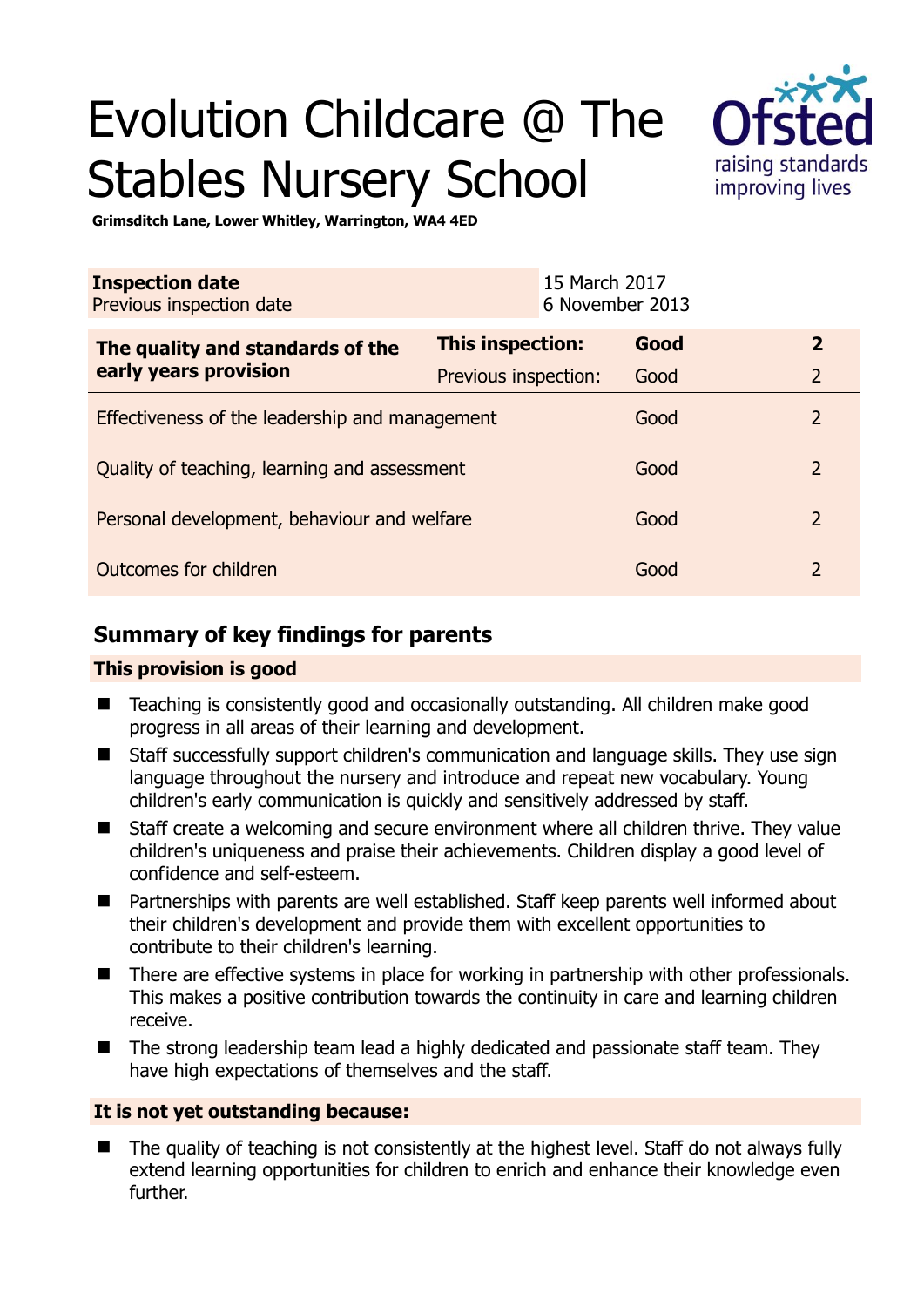# **What the setting needs to do to improve further**

## **To further improve the quality of the early years provision the provider should:**

■ make full use of teaching opportunities to enrich and extend children's knowledge to help them achieve the very best in their learning and development.

## **Inspection activities**

- $\blacksquare$  The inspector observed the quality of teaching during activities indoors and outdoors, and assessed the impact this has on children's learning.
- The inspector spoke with staff and children during the inspection.
- The inspector completed a joint observation with the nursery manager.
- The inspector held a meeting with the nursery manager. She looked at relevant documentation, including evidence of the suitability of staff working at the nursery. The inspector also discussed self-evaluation.
- The inspector completed a tour of the premises.
- The inspector spoke with parents during the inspection and took account of their views.

**Inspector**  Sharon Hennam-Dale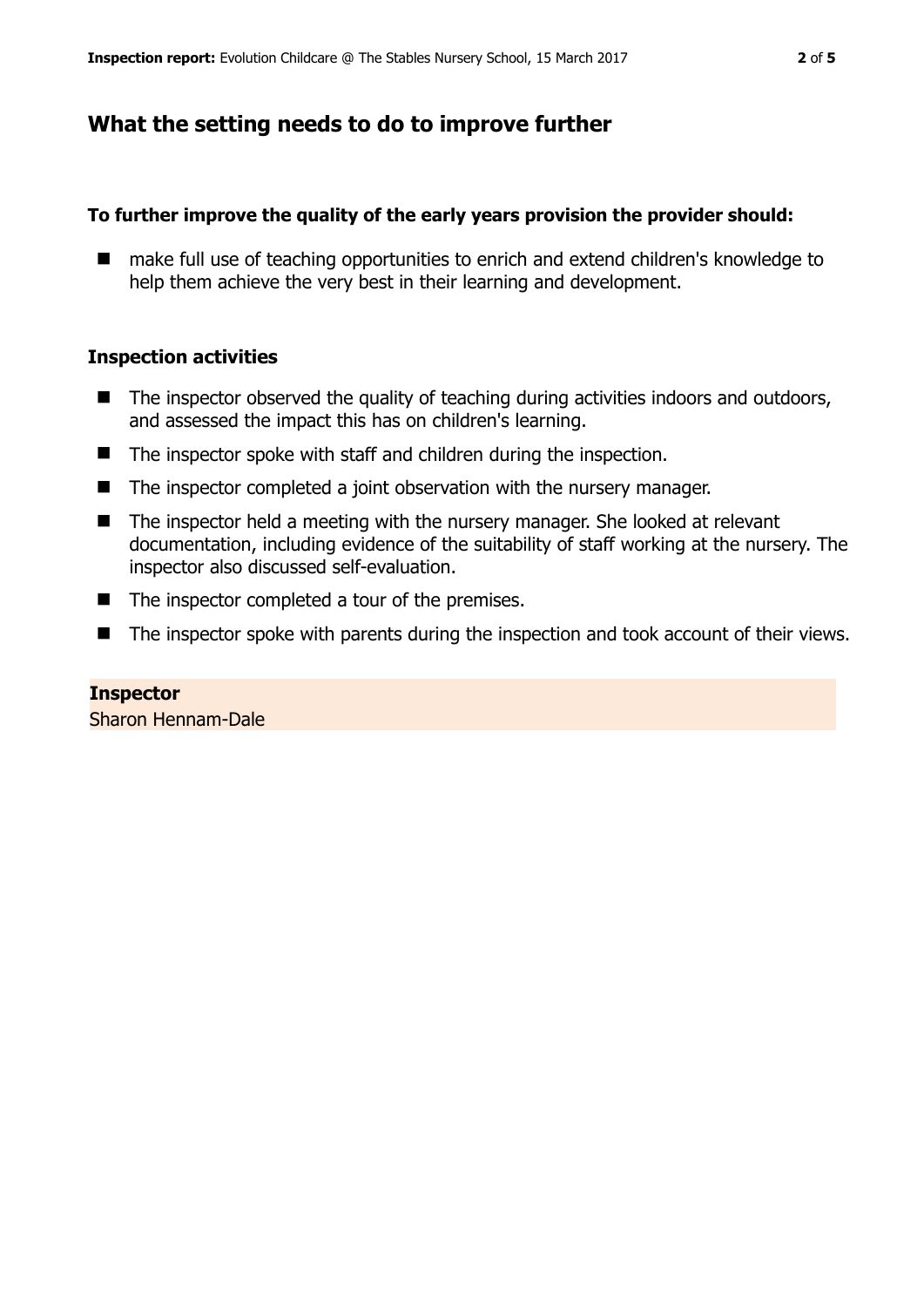# **Inspection findings**

### **Effectiveness of the leadership and management is good**

Safeguarding is effective. Staff place a high emphasis on ensuring children's safety and well-being. They have a good awareness of child protection procedures and know how to keep children safe. Staff are supported well through effective induction, supervision arrangements and training. This motivates them to further develop themselves professionally and impacts positively on the outcomes for children. There is a strong commitment to continuous improvement. Leaders monitor the progress that individuals and groups of children make. They quickly identify any concerns in children's development and put targeted support in place. Leaders use the views of parents and staff to help identify and target areas for improvement.

## **Quality of teaching, learning and assessment is good**

Staff are well qualified. They make regular observations and assessments of children's learning and use these effectively to plan exciting activities and experiences. Toddlers use their senses as they explore changes, such as melting ice during play activities. They use a range of natural materials to make jungles and animal homes. Babies show delight as they explore their environment and investigate reflective materials. They make sounds to which staff respond to enthusiastically. Pre-school children listen and describe the sounds they can hear. They explore and investigate patterns in the environment using paint and practise the shapes needed in writing. Children have good opportunities that help to develop their counting skills. Their daily routines include rhymes and counting songs.

#### **Personal development, behaviour and welfare are good**

Staff are sensitive to the individual needs of each child. Babies settle very well and enjoy cuddles with staff as they are feeding. Staff promote children's understanding of healthy lifestyles. Children have plenty of opportunities to be physically active and learn how to take good care of their own needs. Toddlers develop good physical skills as they enjoy jumping in puddles. They learn to how to stay safe as they explore the large climbing frame with sensitive support from staff. The home-cooked food provided is balanced and nutritious. There are good opportunities for children to learn about other people and communities beyond their immediate experiences. Children enjoy learning about how to care for living things as they help look after the nursery's pet rabbit and pigs.

### **Outcomes for children are good**

Children become confident individuals and develop good social skills. Children behave well and understand the importance of sharing, taking turns and respecting other people's feelings. Staff organise the environment to encourage children to be as independent as possible in leading their own play and learning. Older children serve themselves at mealtimes in a separate dining hall. This helps to prepare them well for the move to school. All children are particularly very well supported through times of change, including moving rooms within the nursery. Staff are excellent role models. Children who have special educational needs and/or disabilities receive the support they require to meet their individual care and learning needs. All children are well prepared for their future learning and for school.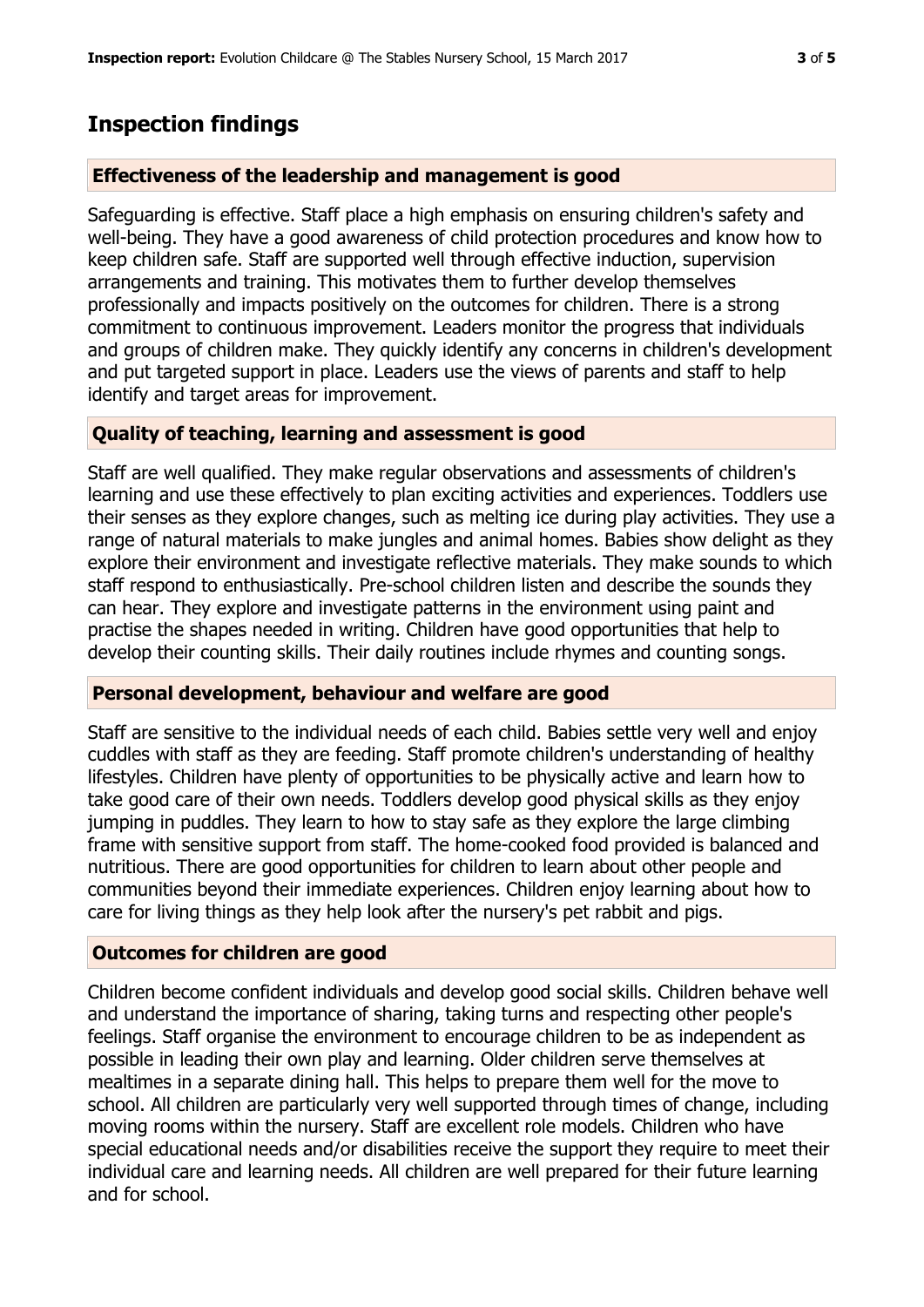# **Setting details**

| Unique reference number                             | EY221535                         |  |  |
|-----------------------------------------------------|----------------------------------|--|--|
| <b>Local authority</b>                              | <b>Cheshire West and Chester</b> |  |  |
| <b>Inspection number</b>                            | 1064293                          |  |  |
| <b>Type of provision</b>                            | Full-time provision              |  |  |
| Day care type                                       | Childcare - Non-Domestic         |  |  |
| <b>Registers</b>                                    | Early Years Register             |  |  |
| <b>Age range of children</b>                        | $0 - 4$                          |  |  |
| <b>Total number of places</b>                       | 76                               |  |  |
| <b>Number of children on roll</b>                   | 97                               |  |  |
| Name of registered person                           | Susan Jane Jones                 |  |  |
| <b>Registered person unique</b><br>reference number | RP906042                         |  |  |
| Date of previous inspection                         | 6 November 2013                  |  |  |
| <b>Telephone number</b>                             | 01925 730055                     |  |  |

Evolution Childcare @ The Stables Nursery School was registered in 2002 and is one of four nurseries run by Evolution Childcare. The nursery employs 21 members of childcare staff. Of these, 15 hold appropriate early years qualifications at level 3, one member of staff has a qualification at level 2 and one has a qualification at level 6. Four staff are working towards gaining a recognised early years qualification. The nursery opens from Monday to Friday all year round. Sessions are from 7.30am until 6.30pm. The nursery provides funded early education for two-, three- and four-year-old children.

This inspection was carried out by Ofsted under sections 49 and 50 of the Childcare Act 2006 on the quality and standards of provision that is registered on the Early Years Register. The registered person must ensure that this provision complies with the statutory framework for children's learning, development and care, known as the early years foundation stage.

Any complaints about the inspection or the report should be made following the procedures set out in the guidance 'Complaints procedure: raising concerns and making complaints about Ofsted', which is available from Ofsted's website: www.gov.uk/government/organisations/ofsted. If you would like Ofsted to send you a copy of the guidance, please telephone 0300 123 4234, or email enquiries@ofsted.gov.uk.